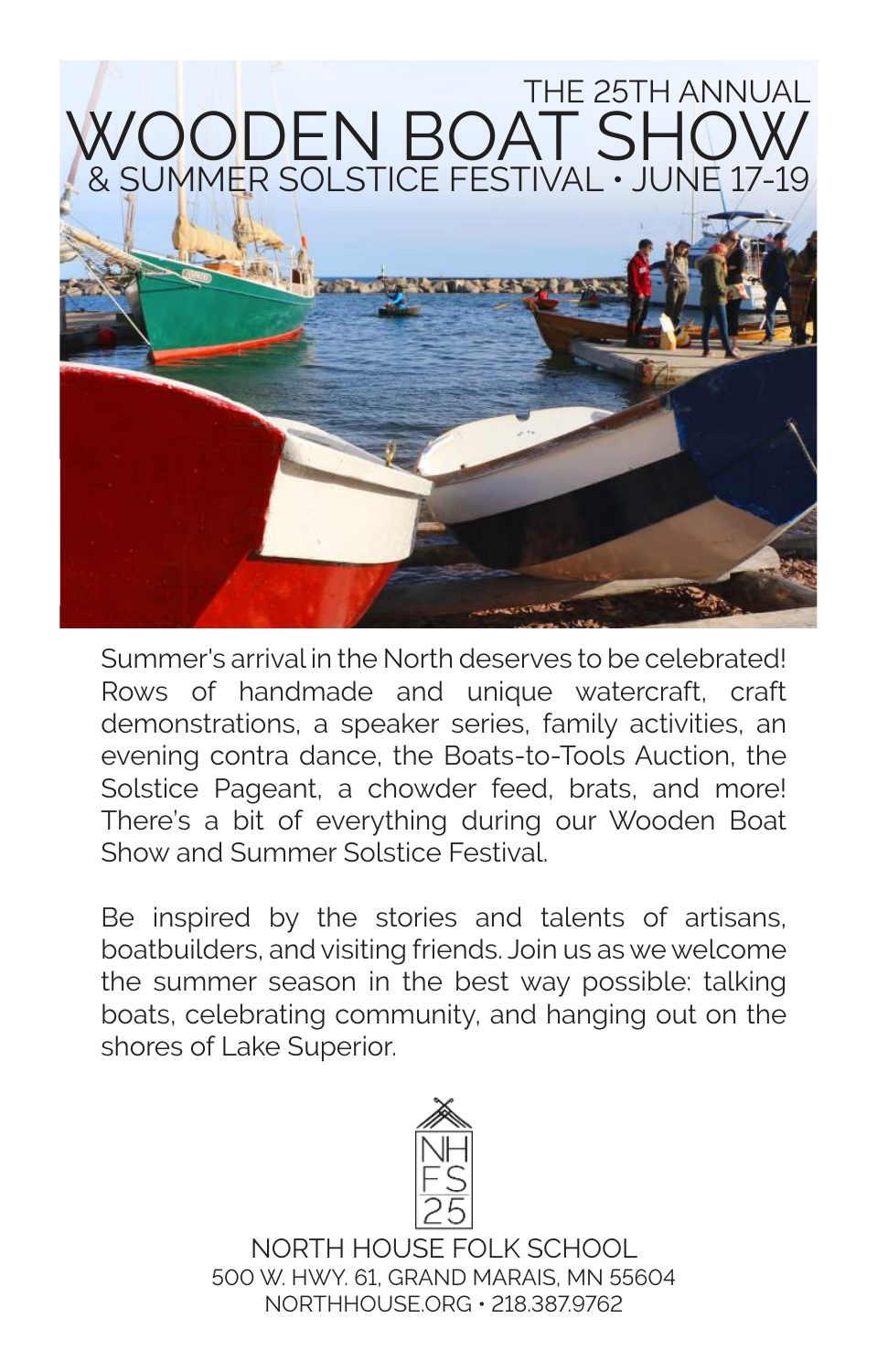# WOODEN BOAT SHOW SCHEDULE

#### **Friday, June 17**

|          | Noon-5pm Family Drop-in Craft Activities              |
|----------|-------------------------------------------------------|
|          | Noon-6:30pm Live Craft on the Commons                 |
|          | Noon-7pm Live Music on the Commons                    |
|          | Waterfront Wooden Boat Display                        |
| $2-5$ pm | Wooden Boat Show Speaker Series (see schedule inside) |
| $5-7$ pm | Community Open House and Pie Social                   |
| 7pm      | Community Paddle/Row/Sail on the Harbor               |
| 7-8 pm   | Family Dance w/Drew & Kyle Town Band                  |
| 8-10pm   | Community Contra Dance w/Drew & Kyle Town Band        |
|          |                                                       |

#### **Saturday, June 18**

| $10am-4pm$ | Waterfront Wooden Boat Display                      |
|------------|-----------------------------------------------------|
|            | Live Craft on the Commons                           |
|            | Family Drop-in Craft Activities                     |
|            | 10am-3pm Live Music on the Commons                  |
|            | <b>Boats-to-Tools Auction</b>                       |
| Noon-1pm   | Lake Superior Chowder Experience (\$15 at the door) |
| 2pm        | Campus Tour                                         |
| $3-4$ pm   | Concert: The Lost Forty                             |
| $3-5$ pm   | Mini Breads course                                  |
| 8pm        | Summer Solstice Pageant (featuring Good Harbor Hill |
|            | Players & GAMEPALAJ the Band)                       |
|            |                                                     |

#### **Sunday, June 19**

| 10am-2pm Waterfront Wooden Boat Display                      |
|--------------------------------------------------------------|
| 9:30-11am Fika and Friends                                   |
| 11am-Noon Featured Presentation: Stories from the Beginning; |
| Celebrating 25 Years of North House Folk School with         |
| school founders Mark Hansen & Tom Healy (and cake!)          |

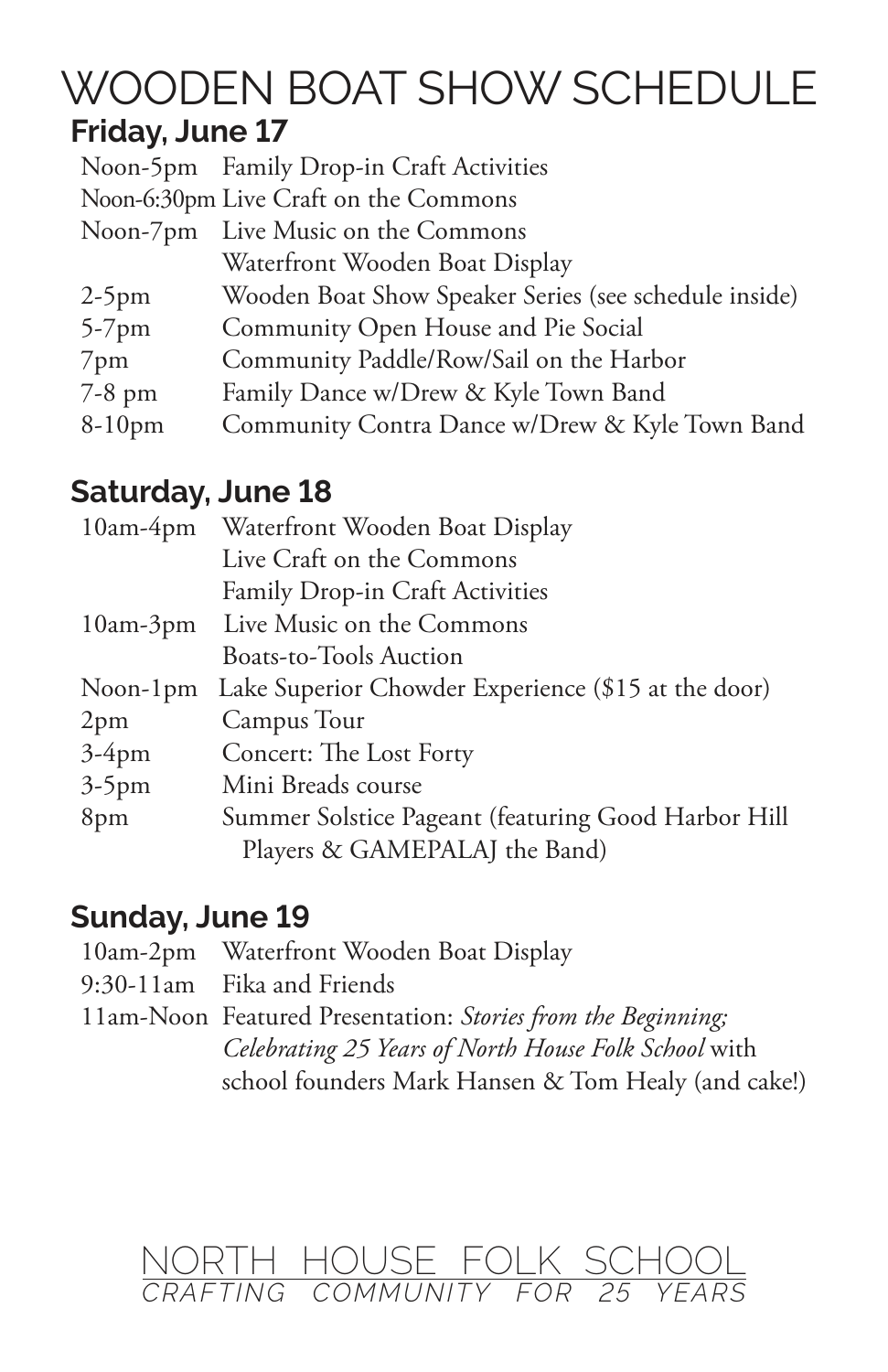## CRAFTING ON THE COMMONS

Witness skilled traditional craft artisans as they join up in community over the weekend to celebrate the process of craft. Demonstrators will be on hand outdoors Friday-Saturday, welcoming your curiosity, questions, and interest from a safe distance.

#### **Friday, June 17; Noon-6:30pm**

Dick Enstad - Rope Making Nancy Enstad - Square Cordage Lucet Braiding Lawrence Straley - Knot Work Tara Austin - Rosemaling Emily Derke - Basketry Northwoods Fiber Guild Laura Brown - Quilting Nate White - Electric Lathe Bowl Turning Candace LaCosse - Leatherworking Wesley Hathaway - Spooncarving Marcie McIntire - Anishinaabe Style Beadwork Jarrod Dahl - Knutkorg Baskets

#### **Saturday, June 18; 10am-4pm**

Dick Enstad - Rope Making Nancy Enstad - Square Cordage Lucet Braiding Lawrence Straley - Knot Work Tara Austin - Rosemaling Emily Derke - Basketry Northwoods Fiber Guild Laura Brown - Quilting Nate White - Electric Lathe Bowl Turning Christine Novotny - Weaving Cody Myers - Blacksmithing Marybeth Garmoe - Broom Making Candace LaCosse - Leatherworking Wesley Hathaway - Spooncarving Marcie McIntire - Anishinaabe Style Beadwork Jarrod Dahl - Knutkorg Baskets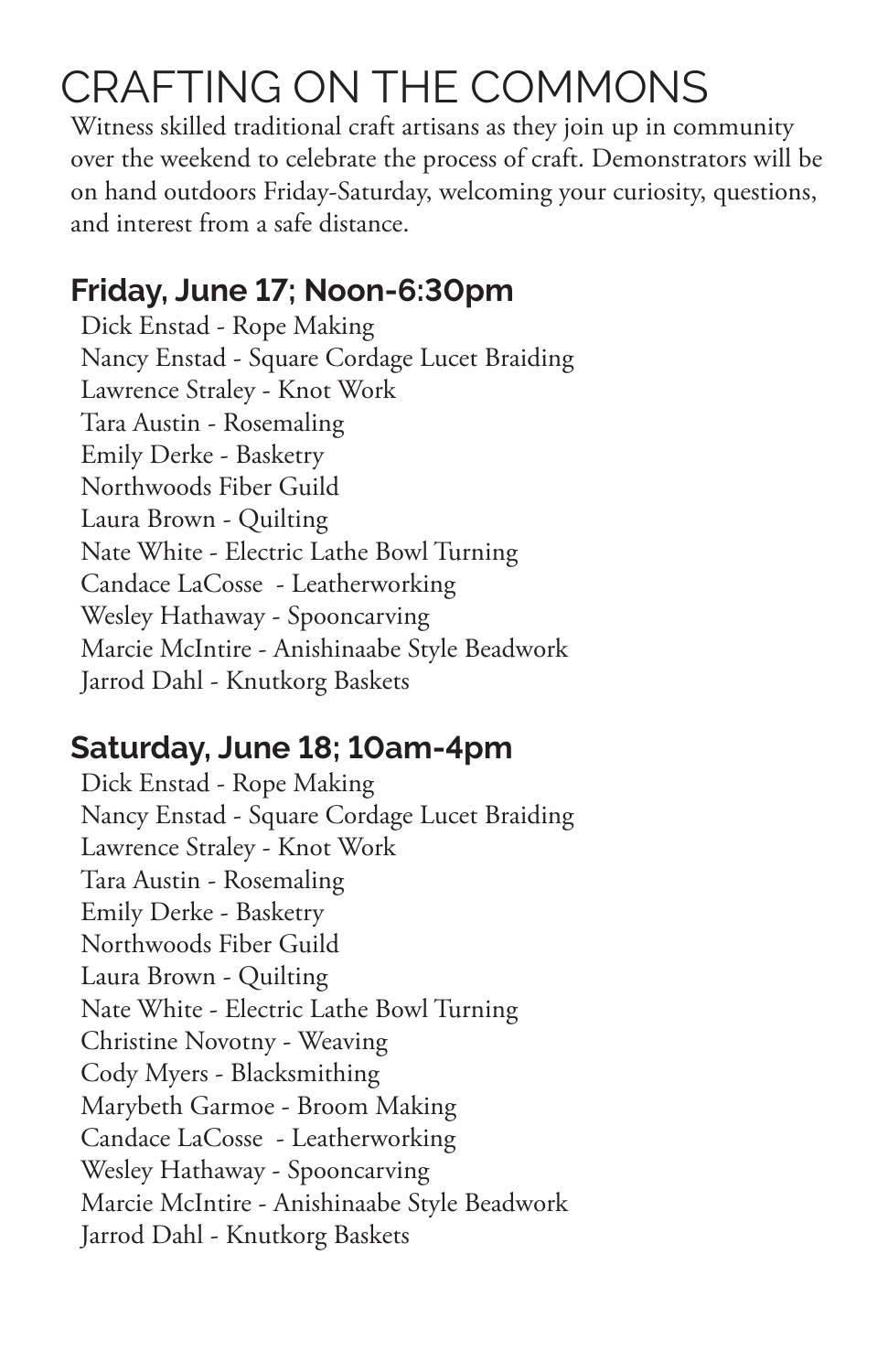#### COMMUNITY GATHERINGS **Community Open House and Pie Social Friday, June 17; 5-7pm**

Ready to kick off summer in the North? Make the most of a perfect combination—a BBQ by the Harbor, live music, and good company. Support the Grand Marais Lions Club and purchase their classic (\$5-10) picnic fare (or Bring Your Own) and top that off with free pie! North House is honored to support the Grand Marais Lions Club and serve the famed pies of Blue Water Café. We'll have a campfire going as well.

#### **Community Paddle/Row/Sail on the Harbor! Small Craft Takeover! Friday, June 17; 7pm**

Celebrate the longest days of the year on the water with a Small Craft Critical Mass Paddle. Weather permitting, we invite anyone with a boat to join us for a row, paddle, or sail on the beautiful waters of the Grand Marais harbor. Portage on down to campus and head out from our docks or use the Rec Park boat launch, with ample parking available. BYO boat, PFDs, and paddles.

#### **Community Contra Dance with Drew & Kyle Town Band and caller Lisa Leedham**

#### **Friday, June 17; 7-8pm (Family Dance)**

#### **& 8-10pm (Community Dance)** [Red Building]

North House's boatbuilding workshop converts into a traditional community contra dance on Friday night, welcoming families for the first hour to learn traditional dances geared towards families with children. All are welcome the following two hours for the community dance.

#### **Lake Superior Chowder Experience An Empty Bowls Fundraiser Saturday, June 18; Noon-1pm \$15 adults, \$10 kids 12 and under**

This festival highlight brings chowders of North Shore restaurants for you to taste. Smoky steelhead, salsa corn, walleye and clam, and even a take on watermelon were just a few of the interpretations area restaurants offered in the past. Combined with freshly baked breads from North House's wood-fired oven, this is a North Shore culinary event not to be missed.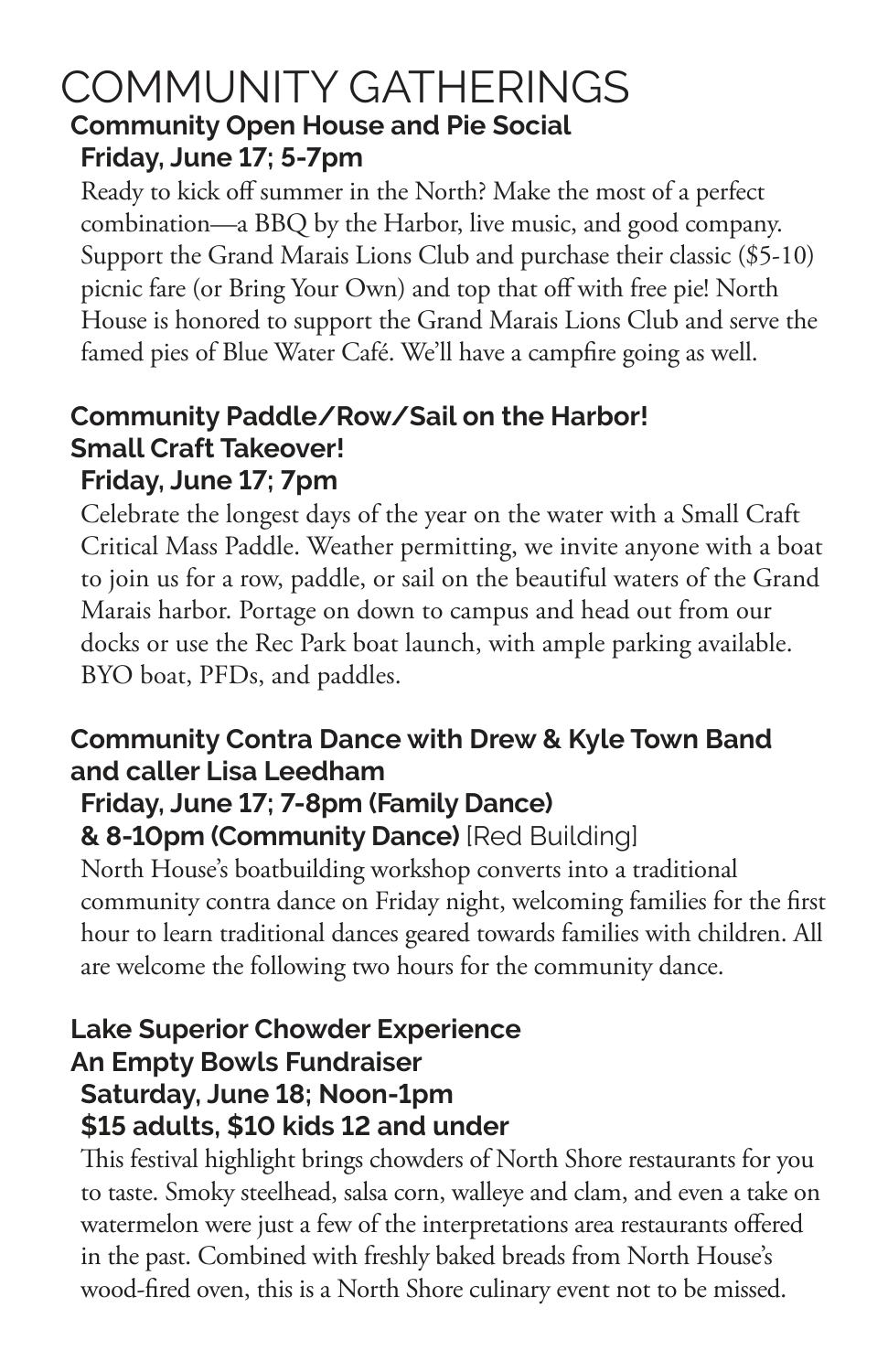#### **Concert: The Lost Forty Saturday, June 18; 3pm** [Blue Building]

The Lost Forty revives Great Lakes folk songs from the days when pine was king. Through finely crafted arrangements, Brian Miller and Randy Gosa give voice to North Woods history.

#### **Summer Solstice Pageant with the Good Harbor Hill Players Saturday, June 18; 8pm**

After a two-year absence, the Summer Solstice Pageant returns to the Wooden Boat Show! The Good Harbor Hill Players and GAMEPALAJ present *The Greatest Show is Earth: A Wondrous Wilderness Circus!* Handmade puppets, live musical accompaniment, and more. It is truly a show you're unlikely to forget. Come welcome the Sun King's return as another summer begins!

#### **Fika and Friends**

#### **Sunday, June 19; 9:30am** [Red Building]

Wooden Boat Show's joyous celebration of craft and community continues on Sunday morning! All are welcome to join North House for a mid-morning fika as we thank our circle of members and friends. Coffee and light refreshments will be served, including locally baked bread, smoked fish, and other treats!

### FEATURED PRESENTATION *Stories from the Beginning; Celebrating 25 Years of NHFS* **Sunday, June 19; 11am**

It's hard to believe a quarter century has passed since the creation of North House Folk School. There are more than a few stories to share about the vision, values, volumes of work, and little bit of luck that have breathed life into this place. Join school founders Mark Hansen and Tom Healy, as well as founding board member Tim Cochrane, to recount the early days of the folk school. Lots of laughter & many "true as remembered" tales guaranteed.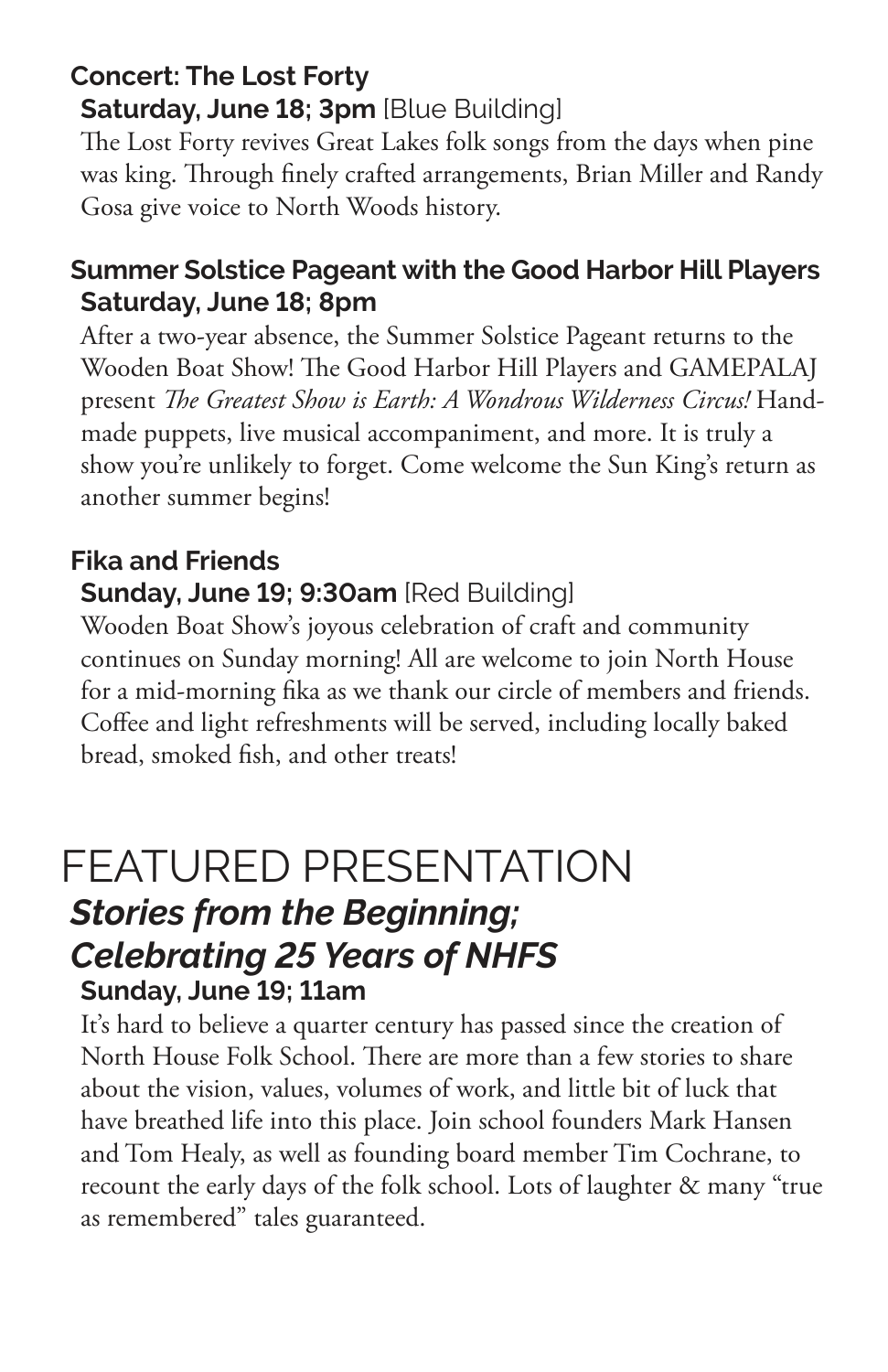### FAMILY DROP-IN CRAFTS **Friday, June 17; Noon-5pm Saturday, June 18; 10am-4pm**

Drop by the Family Craft Zone and get creative! Make a cattail duck or an origami fish, make a Community Quilt with Resident Artisan Laura Brown, and join the Northwoods Fiber Guild for all sorts of fun fiber activities! Lots of fun for imaginative folks ages 2-102.

#### WATERFRONT WOODEN BOAT DISPLAY **Friday, June 17; Noon-7pm Saturday, June 18; 10am-4pm Sunday, June 19; 10am-2pm**

Wooden boat builders and enthusiasts from across the Midwest are invited to display their crafts on campus throughout the weekend. Admire the work of others, get your questions answered, and perhaps feel inspired to build one of your own.

## SPEAKER SERIES

**Friday, June 17: 2pm, 3pm, and 4pm** [Blue Building] **2pm | A Resident Artisan in Scandinavia, Emily Derke**

Fresh off her grand trip to Scandinavia where she worked with extraordinary craftspeople such as Steen Madsen, exploring basketry, hide tanning, rope making, and more, Emily will present a slideshow culmination of her recent educational travel experiences.

**3pm | The Ropewalk Method of Cordage Production, Dick Enstad** Soak in the extraordinary rope making knowledge of Dick Enstad. Discover fascinating facts and stories as the history of rope making comes alive in this enlightening presentation.

**4pm | Commercial Fishing Q&A, Tyler Smith and Ben Larson** If you wake up early enough and have an eye on the harbor, you'll see a boat motoring out surrounded by a cloud of seagulls. Commercial fishing has been a beloved industry of Grand Marais and Cook County for at least 150 years; Ben Larson and Tyler Smith of North Superior Fisheries continue the tradition. Join them for an hour of question and answer about their profession on the Big Lake.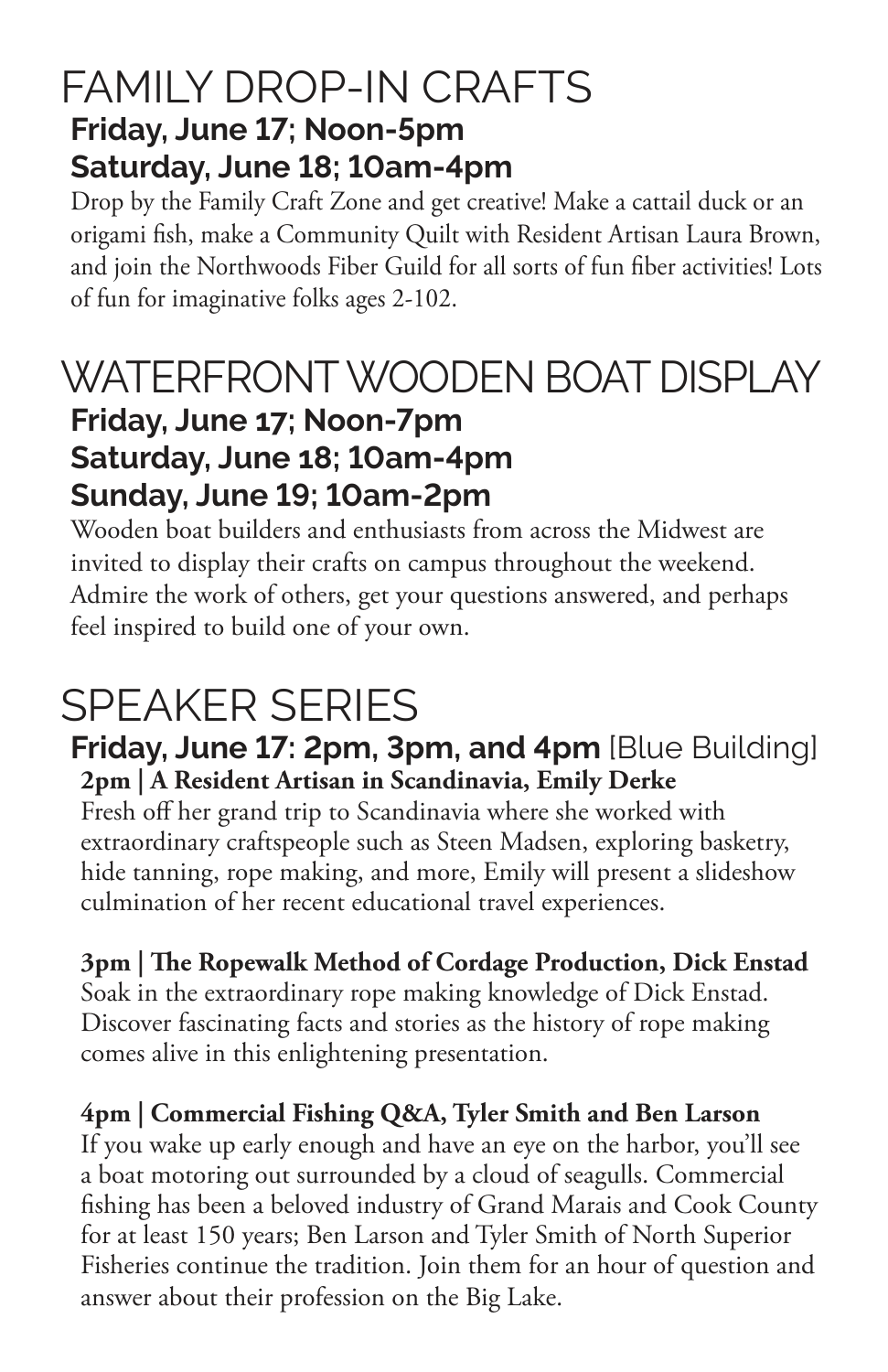#### BOATS-TO-TOOLS AUCTION **Saturday, June 18: 10am-3pm** [Red Building]

Happening live on campus, the Boats-to-Tools auction includes hundreds of unique and well-loved items donated by the North House community. From antique hand tools, to camping equipment, to wooden boats, and a start for your own craft library—you won't want to miss the fun! The silent auction always includes a few treasures and many surprises, and proceeds benefit the mission of the folk school—so plan to bid early and bid often! Bidding closes at 3pm sharp!

## INTRO TO WOOD-FIRED BAKING MINI COURSE **Saturday, June 18; 3-5pm | \$20**

For new and seasoned bakers alike, experience the delight of baking in our outdoor wood-fired oven. In this two hour course, students will be introduced to baking bread and using a wood-fired oven. \$20/person. Children ages 7 and up are welcome, and must register along with an adult. Registration required. Inquire in the School Store.

### SAILING ON HJØRDIS **Friday, June 17 & Saturday, June 18**

The flagship of the Grand Marais Harbor, Hjørdis shares the name of the mythical Norse goddess of war. Take a trip on this 50' traditionallyrigged steel schooner and gain access to both the largest lake in the world and experience Grand Marais from the water. Book your sail now at the School Store in the Yellow House!

## LIVE MUSIC ON CAMPUS

#### **Friday, June 17**

12-2pm: Brian Miller and Randy Gosa 2-4pm: Ginger Bones 4-7pm: Andrew Norcross & Friends

#### **Saturday, June 18**

10am-12pm: Drew & Kyle Town Band 12-3pm: Frozen Britches